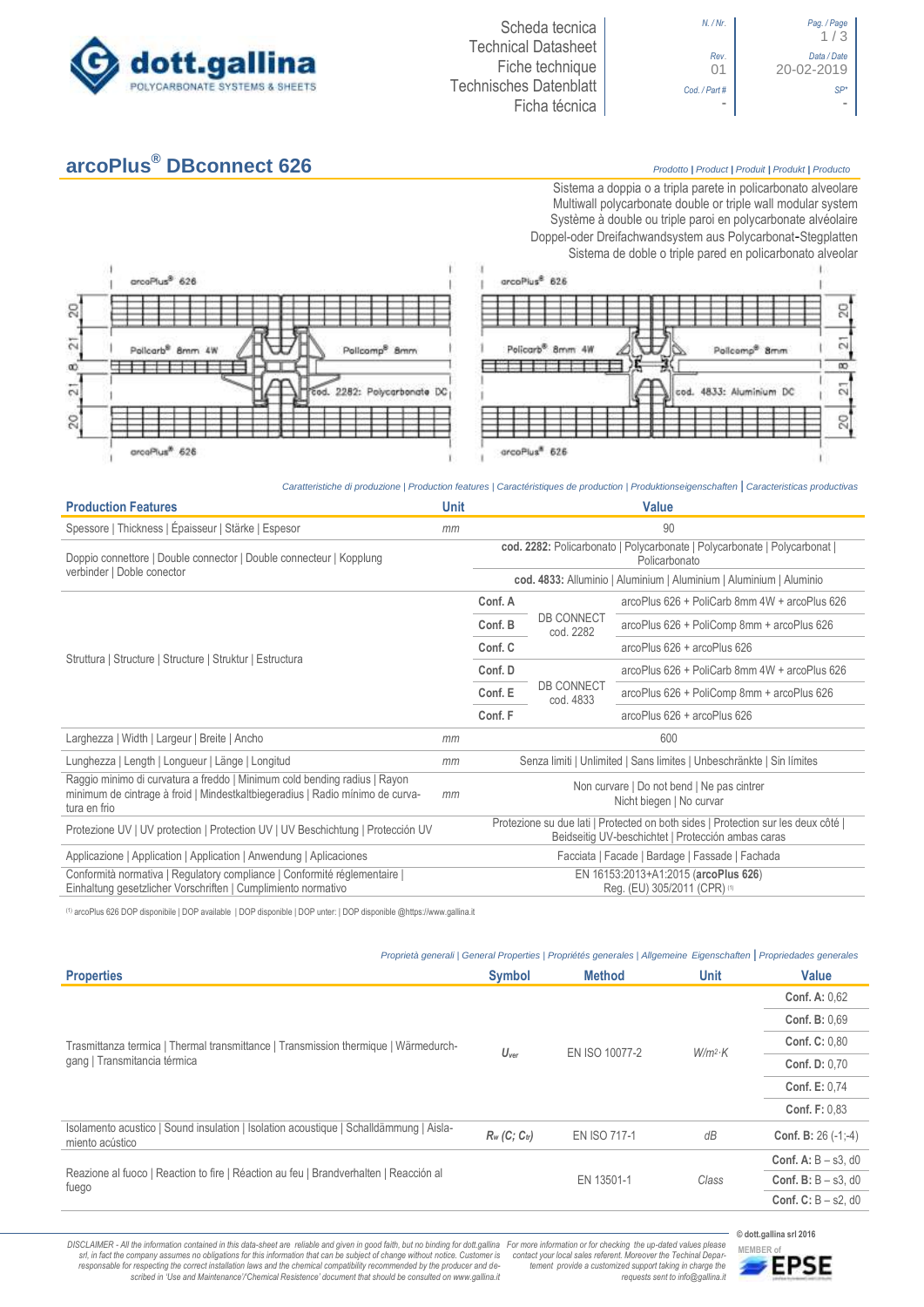

## *Proprietà generali | General Properties | Propriétés generales | Allgemeine Eigenschaften* **|** *Propriedades generales*

| <b>Properties</b>                                                                                                                                                                                                                                                                                                                       | <b>Symbol</b>                            | <b>Method</b>      | <b>Unit</b>             | <b>Value</b>                                            |
|-----------------------------------------------------------------------------------------------------------------------------------------------------------------------------------------------------------------------------------------------------------------------------------------------------------------------------------------|------------------------------------------|--------------------|-------------------------|---------------------------------------------------------|
| Comportamento al fuoco proveniente dall'esterno   External fire performance   Perfor-<br>mance au feu extérieur   Außenseitiges Brandverhalten   Comportamiento frente al<br>fuego exterior                                                                                                                                             |                                          | EN 13501-5         | Class                   | FROOF                                                   |
|                                                                                                                                                                                                                                                                                                                                         | $B_{x}$                                  | EN 16153           | Nm <sup>2</sup> /m      |                                                         |
| Resistenza meccanica (comportamento alla deformazione)   Mechanical resistance<br>(deformation behaviour)   Résistance mécanique (comportement de déformation)   Me-                                                                                                                                                                    | $B_y$                                    | EN 16153           | Nm <sup>2</sup> /m      |                                                         |
| chanische Festigkeit (Verformungsverhalten)   Resistencia mecánica (comportamiento                                                                                                                                                                                                                                                      | $S_{V}$                                  | EN 16153           | N/m                     |                                                         |
| de deformación)                                                                                                                                                                                                                                                                                                                         | M <sub>b</sub>                           | EN 16153           | Nm/m                    |                                                         |
| Resistenza all'urto di un corpo duro di piccole dimensioni   Small hard body impact resi-<br>stance   Résistance au choc d'un corps dur de faibles dimensions   Geringe Wider-<br>standsfähigkeit bei harten Stößen   Resistencia al impacto de un cuerpo duro con<br>pequeñas dimensiones                                              |                                          | EN 16153           |                         | Conforme   Pass  <br>Conforme   Bestan-<br>den   Cumple |
| Resistenza all'urto da corpo molle di grandi dimensioni (montaggio)   Large soft body<br>impact resistance (assembly)   Résistance au choc d'un corps mou de grandes dimen-<br>sions (montage)   Hohe Widerstandsfähigkeit bei weichen Stößen (Montage)   Resi-<br>stencia al impacto de cuerpo blando de grandes dimensiones (montaje) |                                          | EN 16153           |                         |                                                         |
| Potere calorifico inferiore   Lower heating value   Pouvoir calorifique   Brennwert   Poder<br>calorífico                                                                                                                                                                                                                               | LHV                                      | EN 16153           | MJ/kg                   | 29,8                                                    |
| Dilatazione termica lineare   Linear termal expansion   Dilatation thermique linéaire  <br>Wärmedehnungskoeffizient   Dilatación térmica lineal                                                                                                                                                                                         | $\alpha_L$                               | EN 16153           | $mm/m$ K<br>$K-1$       | 0.065<br>$65 \times 10^{-6}$                            |
| Permeabilità al vapore acqueo   Water vapour permeability   Permeabilité à la vapeur<br>d'eau   Wasserdampfdurchlässigkeit   Permeabilidad al vapor de agua                                                                                                                                                                             | δ                                        | EN 16153           | $mq/m \cdot h \cdot Pa$ | $3.8 \times 10^{-5}$                                    |
| Temperatura di rammollimento Vicat   Vicat softening point   Point de ramollissement<br>Vicat   Vicat-Erweichungstemperatur   Punto de reblandamiento Vicat                                                                                                                                                                             |                                          | ISO 306 (B 50)     | $^{\circ}C$             | 146 - 151                                               |
| Temperatura di impiego   Operating temperature   Température d'exploitation   Gebrau-<br>chstemperatur   Temperatura de uso                                                                                                                                                                                                             |                                          |                    | $^{\circ}C$             | $-40/1+120$                                             |
|                                                                                                                                                                                                                                                                                                                                         | $\Delta \tau_v/\Delta Y I$<br>$\Delta E$ | EN 16153           | Class                   | $\Delta A^{(3)}$ ; $\Delta D^{(4)}$                     |
| Durabilità   Durability   Durabilité   Haltbarkeit   Durabilidad (2)                                                                                                                                                                                                                                                                    |                                          | EN 14963 / EN 1873 | Class                   | Cu 1                                                    |
|                                                                                                                                                                                                                                                                                                                                         |                                          | EN 14963 / EN 1873 | Class                   | Ku 1                                                    |

(2) Garanzia 10 anni | 10 years warranty | Garantie 10 ans | 10 Jahre Garantie | Garantía 10 años

(3) Cristallo | Clear | Cristal | Farblos | Cristal (4) Altri colori | Other colours | Autres couleurs | Andere Farben | Otros colores

## *Trattamenti speciali | Special treatments | Traitements speciaux | Spezielle Behandlungen | Tratamientos especiales*

| CALEIDO                           |  |
|-----------------------------------|--|
| UV-TECH (5)                       |  |
| <b>IJV-MATT</b>                   |  |
| AR                                |  |
| AR ABSOLUTE                       |  |
| IR                                |  |
| BICOLOR                           |  |
| AG (Anti-scratch / Anti-graffiti) |  |
|                                   |  |

(5) Garanzia 15 anni | 15 years warranty | Garantie 15 ans | 15 Jahre Garantie | Garantía 15 años

| Proprietà ottiche   Optical properties   Propriétés optiques   Optische Eigenschaften   Propiedades ópticas |                                                 |                                  |            |            |           |
|-------------------------------------------------------------------------------------------------------------|-------------------------------------------------|----------------------------------|------------|------------|-----------|
| Colour $(6)$<br><b>Structure</b>                                                                            |                                                 | $\tau_{\nu}$                     |            |            | <b>SC</b> |
|                                                                                                             |                                                 | l%1                              | 1% I       | l%1        |           |
|                                                                                                             |                                                 | EN 13363-2                       | EN 13363-2 | EN 13363-2 | EN 410    |
|                                                                                                             | Cristallo   Clear   Cristal   Farblos   Cristal | 32                               | 29         | 36         | 0,41      |
| $Conf. A - D$                                                                                               | Opale   Opal   Opale   Opal   Opal              | 26<br>12<br>15<br>34<br>28<br>39 | 0,30       |            |           |
| $Conf. B - E$                                                                                               | Cristallo   Clear   Cristal   Farblos   Cristal |                                  |            |            | 0,45      |
|                                                                                                             | Opale   Opal   Opale   Opal   Opal              | 12<br>15<br>39<br>37<br>19<br>14 | 28         | 0,32       |           |
| $Conf, C - F$                                                                                               | Cristallo   Clear   Cristal   Farblos   Cristal | 43<br>30                         | 0,49       |            |           |
|                                                                                                             | Opale   Opal   Opale   Opal   Opal              |                                  |            |            | 0,34      |

r., = Trasmissione luminosa | Light Transmission | Transmission lumineuse | Lichtdurchlässigkeit | Transmisión luminosa<br>r. = Trasmissione solare diretta | Direct solar energy transmittance |Transmission solaire directe |

g = Trasmissione solare totale (Fattore solare) | Total solar energy transmitance (Solar factor) | Transmission solaire totale (Facteur solaire) | Gesamtsolartransmission (Solarfaktor) | Transmisión solar total (Factor sol

® Il colore indicato caratterizza i due pannelli esterni, mentre quello interno è sempre di colore cristallo | The indicated colour characterizes the two outer panels, whilst the inner one is always clear | La couleur ind mientras que el interno siempre es de color cristal

DISCLAIMER - All the information contained in this data-sheet are reliable and given in good faith, but no binding for dott.gallina For more information or for checking the up-dated values please<br>-srl, in fact the company -responsable for respecting the correct installation laws and the chemical compatibility recommended by the producer and de-<br>scribed in 'Use and Maintenance'/'Chemical Resistence' document that should be consulted on www.g

*tement provide a customized support taking in charge the requests sent to info@gallina.it*



**© dott.gallina srl 2016**